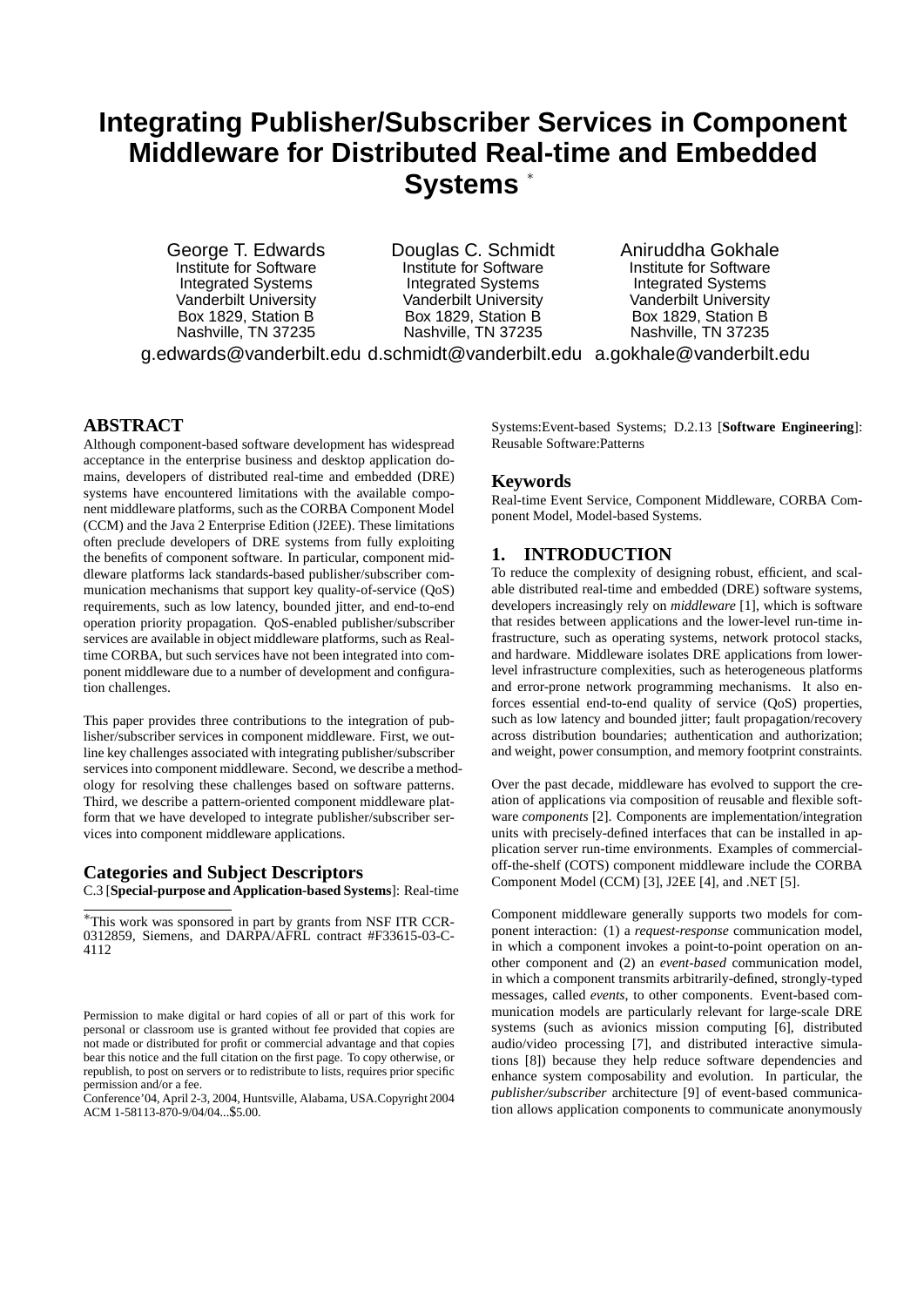and asynchronously [10]. The publisher/subscriber communication model defines the following three software roles:

- **Publishers** generate events to be transmitted. Depending on the architecture design and implementation, publishers may need to describe the events they generate *a priori*.
- **Subscribers** receive events via hook operations. Subscribers also may need to declare the events they receive *a priori*.
- **Event channels** accept events from publishers and deliver events to subscribers. Event channels perform event filtering and routing, QoS enforcement, and fault management. In distributed systems, event channels propagate events across distribution domains to remote subscribers.

The publisher/subscriber design is an especially powerful architecture for event-based communication because it provides (1) *anonymity* by decoupling event publishers and subscribers and (2) *asynchrony* by automatically notifying subscribers when a specified event is generated.

Figure 1 illustrates the relationships and information flow between these three types of components.



#### **Figure 1: Relationships Between Components in a Publisher/Subscriber Architecture**

QoS-enabled component middleware platforms leverage the benefits of component-centric software development while simultaneously preserving the optimization patterns and principles of distributed object computing middleware. Before DRE application developers can derive benefits from QoS-enabled components, however, common middleware services must be integrated with component middleware in a manner that minimizes the complexity associated with configuration and deployment. This paper describes a novel scheme that employs patterns to integrate a family of publisher/subscriber services within QoS-enabled CORBA component middleware.

Our previous work on publisher/subscriber architectures focused on the patterns and performance optimizations of event channels in the context of real-time object middleware [11], specifically a *highly scalable* [8] and *real-time* [12] CORBA Event Service [13]. This paper extends our previous work by describing how patterns can be applied to simplify the integration of publisher/subscriber services in QoS-enabled component middleware.

We have developed a QoS-enabled CCM implementation, the *Component-Integrated ACE ORB* (CIAO) [14], which supports the development, assembly, configuration, and deployment of component-based applications. This paper focuses on the implementation of a framework that supports application component access to publisher/subscriber services in CIAO.

The remainder of this paper is organized as follows: Section 2 briefly describes the structure of the CORBA Component Model (CCM); Section 3 details the key challenges associated with implementing and configuring publisher/subscriber services in component middleware; Section 4 describes a pattern-oriented component middleware framework we developed to address these challenges; and Section 5 presents concluding remarks and outlines future work.

# **2. OVERVIEW OF CCM**

The CORBA Component Model (CCM) forms a key part of the CORBA 3.0 standard [15]. CCM is designed to address the limitations with earlier versions of CORBA 2.x middleware that supported a distributed object computing (DOC) model [16]. Figure 2 depicts the layered architecture of the CCM model. The remainder



**Figure 2: Layered CCM Architecture**

of this section describes the key CCM elements in Figure 2.

**Components.** *Components* in CCM are implementation entities that collaborate with each other via *ports*. CCM supports several types of ports, including (1) *facets*, which define an interface that accepts point-to-point method invocations from other components, (2) *receptacles*, which indicate a dependency on point-topoint method interface provided by another component, and (3) *event sources/sinks*, which indicate a willingness to exchange typed messages with one or more components.

**Container.** A *container* in CCM provides the run-time environment for one or more components that manages various pre-defined hooks and strategies, such as persistence, event notification, transaction, and security, used by the component(s). Each container is responsible for (1) initializing instances of the component types it manages and (2) connecting them to other components and common middleware services. Developer-specified metadata expressed in XML can be used to instruct CCM deployment mechanisms how to control the lifetime of these containers and the components they manage. The meta-data is present in XML files called *descriptors*.

**Component assembly.** In a distributed system, a component may need to be configured differently depending on the context in which it is used. As the number of component configuration parameters and options increase, it can become tedious and error-prone to configure applications consisting of many individual components.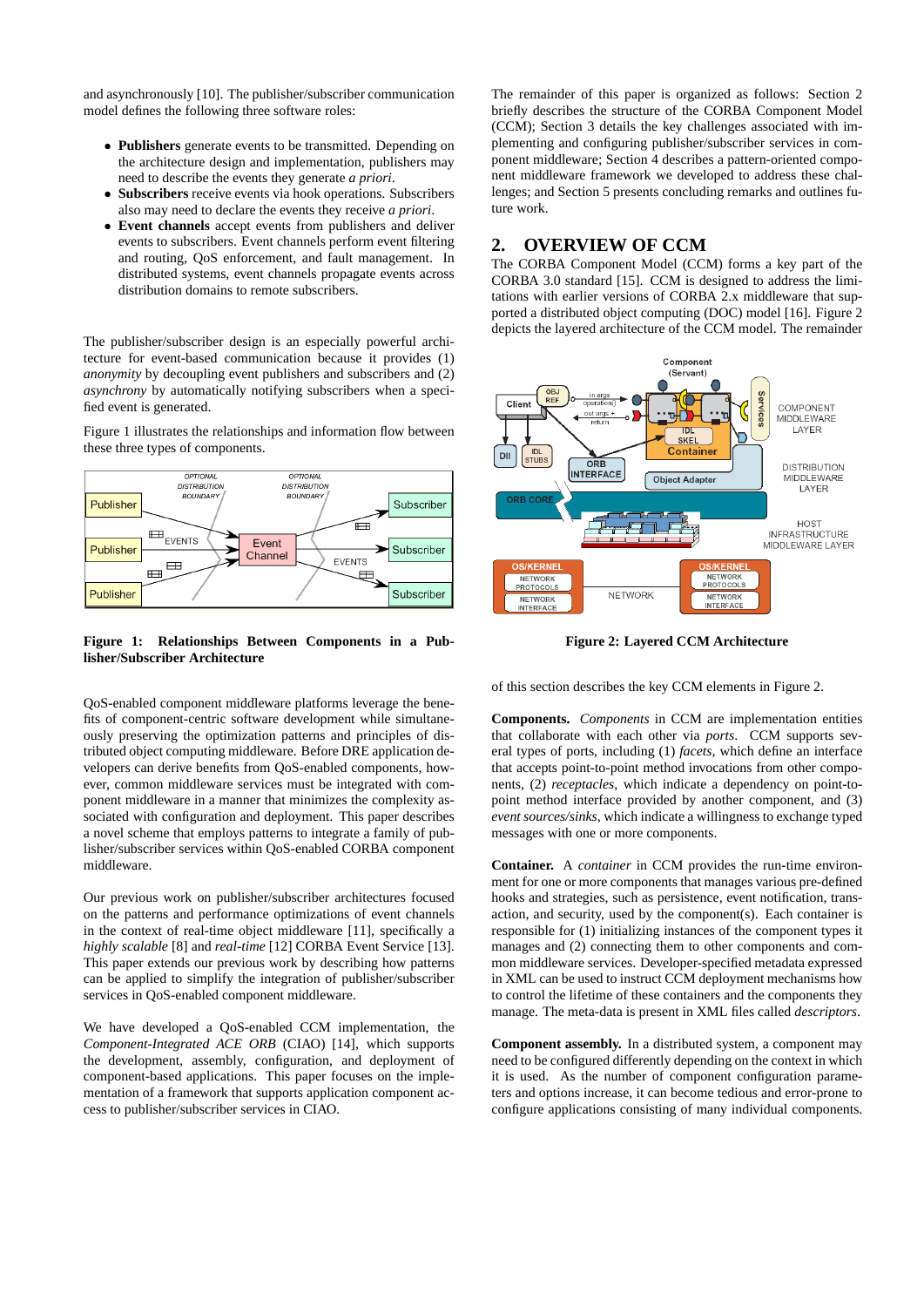To address this problem, the CCM defines an *assembly* entity to group components and characterize the meta-data that describes these components in an assembly. Each component's meta-data in turn describes the features available in it (*e.g.*, its properties) or the features that it requires (*e.g.*, its dependencies). CCM assemblies are defined using XML Schema templates, which provide an implementation-independent mechanism for describing component properties and generating default configurations for CCM components. These assembly configurations can preserve the required QoS properties [17] and establish the necessary configuration and interconnections among groups of components.

**Component server.** A *component server* is an abstraction that is responsible for aggregating *physical* entities (*i.e.*, implementations of component instances) into *logical* entities (*i.e.*, distributed application services and subsystems). A CCM component server is a singleton [18] that plays the role of a factory to create containers and standardizes the role of a server process in the CORBA 2.x object model. Each component server is typically assigned a particular set of capabilities within a distributed system.

**Component packaging and deployment.** In addition to the runtime building blocks outlined above, the CCM also standardizes component implementation, packaging, and deployment mechanisms. Packaging involves grouping the implementation of component functionality – typically stored in a dynamic link library (DLL) – together with other meta-data that describes properties of this particular implementation. The CCM Component Implementation Framework (CIF) helps generate the component implementation skeletons and persistent state management automatically using the Component Implementation Definition Language (CIDL).

# **3. PUBLISHER/SUBSCRIBER SERVICE IN-TEGRATION CHALLENGES IN COM-PONENT MIDDLEWARE**

This section describes the R&D challenges associated with providing QoS-enabled publisher/subscriber service access via the container programming model. We describe the context in which these challenges arise, identify the specific problems that must be addressed, and outline an approach to resolving the challenges. Section 4 then describes how we applied those solution approaches in CIAO by using patterns to enhance CIAO's container framework to support a range of publisher/subscriber services.

*Context.* The *container programming model* establishes a paradigm for component interaction with a run-time execution environment. Specifically, the container programming model designates a software entity, *i.e.*,the *container*, to manage a set of components. The container supports an API framework through which developers control component lifecycles and access common middleware services, including publisher/subscriber services. The container architecture decouples components from application server implementations, thereby enhancing flexibility and reuse.

A CCM container provides component implementations with access to common CORBA services, including (but not limited to) two distinct publisher/subscriber services: the Event Service [13] and the Notification Service [19]. CIAO supports both these services, as well as an extended version of the Event Service, the Real-Time Event Service [20]. Each publisher/subscriber service that CIAO supports has different capabilities and is accessed via a distinct interface. Components can also elect to have events propa-

gated *directly*, which causes the container itself to play the role of an event channel, bypassing other intermediate publisher/subscriber components.

Although the direct mechanism is lightweight and efficient for components collocated in the same process, it does not scale well for distributed components, such as remote event channel configurations that place one or more event channels between the publisher and subscriber components [8].

*Problem.* The standardized CCM container interface is designed to encapsulate only a subset of the Notification Service, rendering the broader range of CORBA-based publisher/subscriber services inaccessible. The container interface is generic by design, simplifying its use and enabling component interoperability among CCM implementations. Its design, however, prevents access to any advanced publisher/subscriber service capabilities, such as QoS guarantees. For example, the standard container interface lacks any mechanism to specify priorities, timeouts, or event correlation, which are essential capabilities for effective DRE application operation. Likewise, exposing components to dissimilar and proprietary publisher/subscriber services requires developers to manipulate overly complicated and confusing interfaces, prevents compliance with relevant OMG standards, and bloats component memory footprint. As shown in Figure 3, component QoS policies must be captured within the component logic.



**Figure 3: A generic CCM container framework**

*Solution approach* → *Enhance containers to encapsulate, implement, and configure publisher/subscriber services.* CIAO's container framework presents application components with a uniform interface (shown as the *QoS adapter* in Figure 4) through which various publisher/subscriber services can be selected and



#### **Figure 4: CIAO Publisher/Subscriber Service Framework**

configured. This interface enables application components to use any combination of the publisher/subscriber services supported by CIAO. More importantly, by encapsulating service-specific QoS specification operations within a high-level interface, the container framework supports QoS configuration of publisher/subscriber services (*e.g.*, assignment of priorities and latency thresholds), without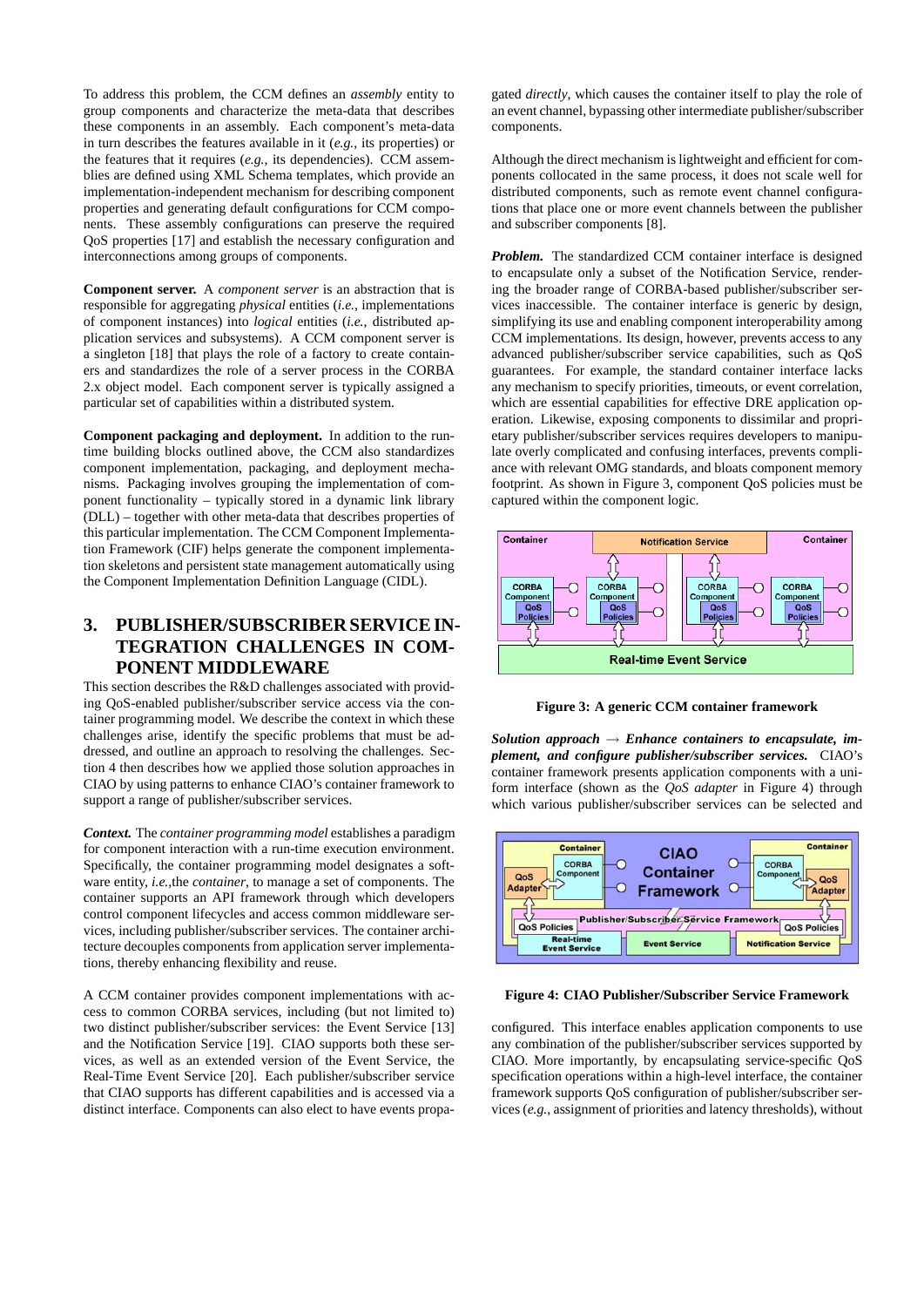exposing components to service implementation details. Components can therefore invoke these services in a straightforward manner (*i.e.*, without becoming tightly coupled to low-level CORBA programming details), while preserving the flexibility and customizability of the underlying services. Figure 4 illustrates the different aspects of QoS-enabled publisher/subscriber service support within the CIAO container framework. In contrast to Figure 3, the QoS policies are decoupled from application component logic via the QoS adapter encapsulated within the container.

Section 4 describes how we applied patterns to enhance CIAO's container framework to support a range of publisher/subscriber services.

# **4. PATTERN-ORIENTED SOLUTIONS IN CIAO**

We employed pattern-oriented software [18, 9] techniques to address the publisher/subscriber service access challenge discussed in Section 3. This section describes our solution approach in detail.

# **4.1 Overview of the CIAO Container Framework Architecture**

The CIAO publisher/subscriber service framework exposes a local CORBA interface, CIAO::EventServiceBase, that encapsulates the heterogeneity of the available publisher/subscriber services. Internally, the framework defines four implementations of EventServiceBase: one for direct communication, one for the Event Service, one for the Real-Time Event Service, and one for the Notification Service. The EventServiceBase interface contains operations to connect, disconnect, and publish, (*a.k.a.*, *push*) events. A container instantiates the appropriate implementation of EventServiceBase for each event supplier within its context. The class interactions are shown in Figure 5.



#### **Figure 5: Class Interactions in the CIAO Publisher/Subscriber Service Framework**

Although a container may create many EventServiceBase objects, only a single event or notification channel is created percontainer. All components managed by a container then use this channel. Each EventServiceBase object maintains the event configuration information for the supplier and all associated consumer components. When a container receives a connect (), disconnect(), or push() operation request, it delegates the call to the associated EventServiceBase object. The container uses unique connection identifiers based on the component's universally unique id (UUID) to map individual suppliers and consumers to EventServiceBase objects.

# **4.2 CIAO Container Framework Design Goals and Implementation Strategies**

The CIAO publisher/subscriber service architecture shown in Figure 4 employs patterns to address the design goals of the container programming model outlined in Section 3. For example, while maintaining efficiency and reliability requirements, CIAO preserves the lightweight nature of components. An individual component need know nothing about the services that implement event-passing – the container encapsulates that complexity. It therefore follows that component application developers need not be concerned with these details, further simplifying the design of the core component logic.

For each design goal mandated by the CIAO container programming model, our pattern-oriented solution is detailed below. Figure 6 demonstrates the interactions between patterns in the publisher/subscriber service framework.



**Figure 6: Pattern Interactions in the CIAO Publisher/Subscriber Service Framework**

*Design goal 1* → *Simplify component development by exposing a simple publisher/subscriber service interface.* To achieve this design goal in CIAO, we used the *Adapter* pattern [18], which converts one interface into a different one expected by clients. Since the CORBA publisher/subscriber services were designed prior to CCM their interfaces are not ideal for components. The container therefore implements an adapter that provides components with a simple, uniform interface and translates calls on that interface into calls on a specific publisher/subscriber service interface. The benefits of this design are twofold: (1) component developers need not concern themselves with peculiar configuration interfaces and (2) no matter what changes occur to the underlying publisher/subscriber services, the interface exposed to components does not change.

*Design goal 2* → *Enhance reuse and extensibility by allowing new publisher/subscriber services to be easily plugged-in.* To achieve this design goal in CIAO we used the *Strategy* pattern [18], which defines classes that encapsulate different algorithms and declares an interface common to all supported algorithms. In CIAO, a local CORBA interface serves as the common interface, and the various implementations encapsulate algorithms for the different publisher/subscriber services. This design results in service implementations that are interchangeable from the container perspective. After object creation, the container has no knowledge of the actual algorithm being used, which enables fast operation delegations and simplifies container design.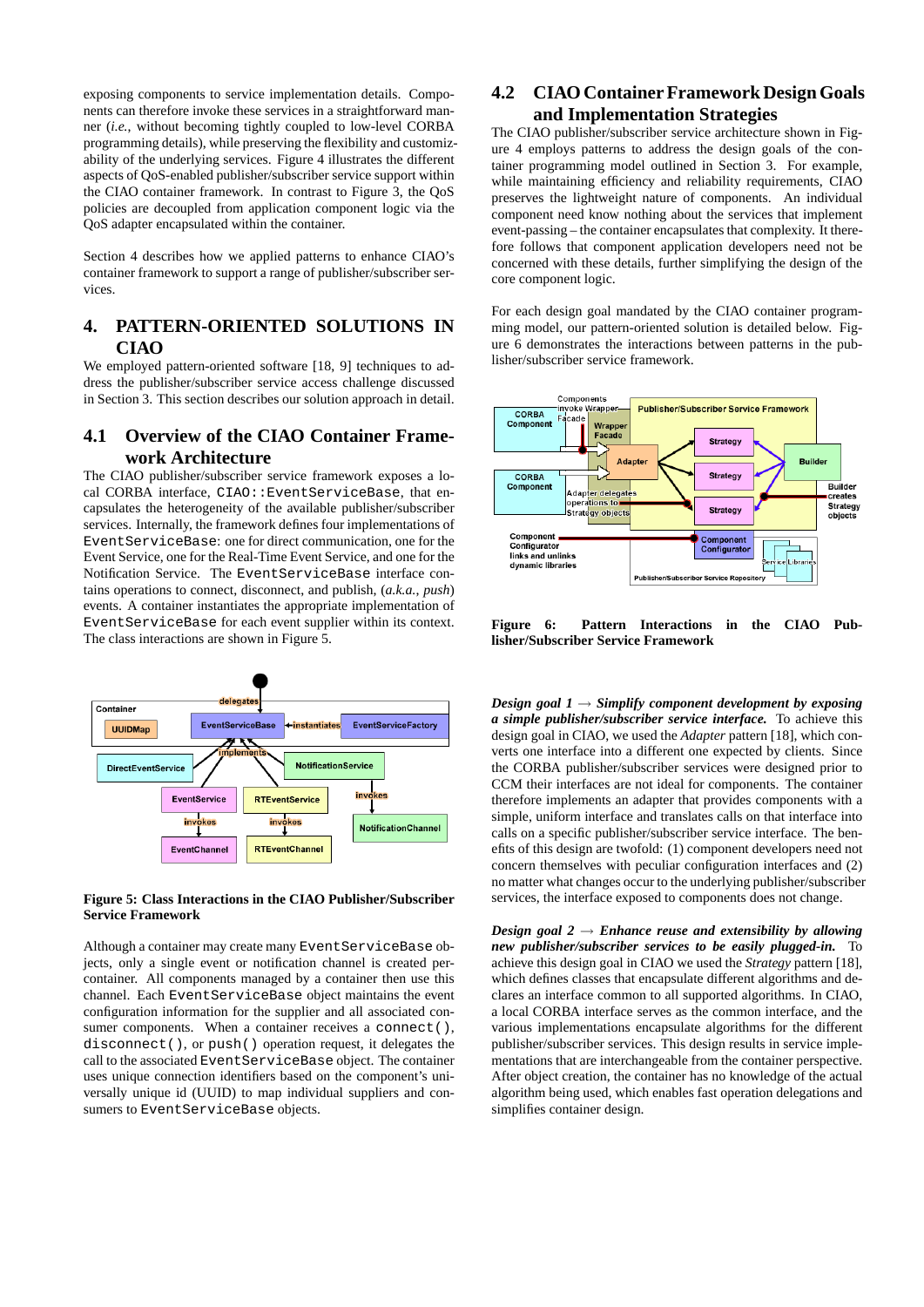*Design goal 3* → *Reduce the memory footprint of the container by decoupling the creation of publisher/subscriber service instances.*

To achieve this design goal in CIAO we used the *Builder* pattern [18], which separates the construction of objects from their representation, allowing the same process to create multiple implementations of the same object type. The creation of publisher/subscriber service instances is somewhat complex in CIAO since (1) they must be initialized properly and (2) different implementations are possible. CIAO defines a builder class that encapsulates the complexity of creating and initializing publisher/subscriber service implementations. The result is finer control of the construction process, isolation of construction code, and the ability to vary the publisher/subscriber service implementation.

*Design Goal 4* → *Ensure components only incur the cost of services that are required by deferring publisher/subscriber service selection and configuration decisions until run-time.* To achieve this design goal in CIAO we used the *Component Configurator* pattern [21], which allows an application to link and unlink its component implementations at run-time. In CIAO, publisher/subscriber service libraries are loaded dynamically on-demand to avoid encumbering the application with unused services, while still allowing components to wait until deployment time to select a particular service. This mechanism provides the flexibility to initiate, suspend, resume, and terminate services. More generally, CIAO enables entire applications to be composed of independently developed services, thereby simplifying composition and deployment.

*Design Goal 5*  $\rightarrow$  *Enable component access to the full set of QoS features available in publisher/subscriber services by encapsulating service-specific QoS specification operations within a high-level interface.* To achieve this design goal in CIAO we used the *Wrapper Facade* pattern [22], which defines a concise, robust, portable, and maintainable interface to encapsulate lowlevel functions and data structures. The CIAO publisher/subscriber framework implements CORBA interfaces that contain operations to configure QoS parameters for an individual publisher or subscriber connection. The operations of these interfaces forward invocations to the corresponding service-specific operations for each publisher/subscriber service. This design results in a concise and robust programming interface capable of configuring the QoS features in multiple dissimilar publisher/subscriber services.

# **5. CONCLUDING REMARKS AND FUTURE WORK**

The integration of QoS-enabled publisher/subscriber services into component middleware allows developers of DRE systems to leverage the benefits of component-centric software development. This paper described how QoS-enabled publisher/subscriber services can be integrated into a component middleware container framework using patterns. The integration techniques we described allow DRE system developers to utilize the full extent of publisher/subscriber service capabilities without becoming tightly-coupled to service implementations. Finally, this paper demonstrated each integration strategy in CIAO. The CIAO opensource CCM distribution is available for download at www.dre. vanderbilt.edu/CIAO/.

Our future work will focus on applying Model-Driven Middleware (MDM) [23] to simplify the configuration of publisher/subscriber services in QoS-enabled component middleware. MDM is an emerging technology that integrates *model-based software development paradigms* (including Model-Integrated Computing [24, 25]

and the OMG's Model Driven Architecture [26]) with component middleware (including Real-time CORBA [27] and QoS-enabled CCM [14]) to resolve the software development and validation challenges of large-scale DRE middleware and applications.

MDM tools and techniques are particularly important for eventbased DRE software components that require custom QoS configurations to target multiple OS, network, and hardware platforms, each of which may have slightly different requirements. In such cases, event QoS requirements (such as latency thresholds and priorities) may only be known when components are deployed, rather than when they are developed. Contemporary component middleware frameworks use XML descriptor files to specify the publisher/subscriber configurations and QoS constraints associated with particular software deployments. The component deployment mechanism is responsible for parsing these files and making the appropriate invocations on the publisher/subscriber configuration interface provided by the container.

It is tedious and error-prone, however, to *manually* specify the QoS requirements of large-scale event-based DRE component deployments. Component middleware has become complex to configure due to an increasing number of operating policies (such as transaction and security properties, persistence and lifecycle management, and publisher/subscriber QoS configurations) that exist at multiple middleware layers and employ legacy specification mechanisms not based on XML. To further complicate matters, many combinations of policies are semantically invalid and will result in system failure.

To address these challenges, we are developing a MDM toolsuite named *Component Synthesis with Model-Integrated Computing* (CoSMIC) [28, 29] that employs our QoS-enabled CCM implementation, CIAO. The CoSMIC toolsuite supports the development, assembly, and deployment of QoS-enabled CCM component applications. CoSMIC currently uses CIAO as the default target middleware since it is the only standards-based component middleware platform that supports DRE systems. We also plan support for other component middleware as their support for DRE systems matures.

### **6. ADDITIONAL AUTHORS**

Additional Authors: Balachandran Natarajan (Institute for Software Integrated Systems, Vanderbilt University, email: bala@dre.vanderbilt.edu)

#### **7. REFERENCES**

- [1] Richard E. Schantz and Douglas C. Schmidt, "Middleware for Distributed Systems: Evolving the Common Structure for Network-centric Applications," in *Encyclopedia of Software Engineering*, John Marciniak and George Telecki, Eds. Wiley & Sons, New York, 2002.
- [2] George T. Heineman and Bill T. Councill, *Component-Based Software Engineering: Putting the Pieces Together*, Addison-Wesley, Reading, Massachusetts, 2001.
- [3] Object Management Group, *CORBA Components*, OMG Document formal/2002-06-65 edition, June 2002.
- [4] Sun Microsystems, "Java<sup>TM</sup> 2 Platform Enterprise Edition," http://java.sun.com/j2ee/index.html, 2001.
- [5] Microsoft Corporation, "Microsoft .NET Development," msdn.microsoft.com/net/, 2002.
- [6] Christopher D. Gill, David L. Levine, and Douglas C. Schmidt, "The Design and Performance of a Real-Time